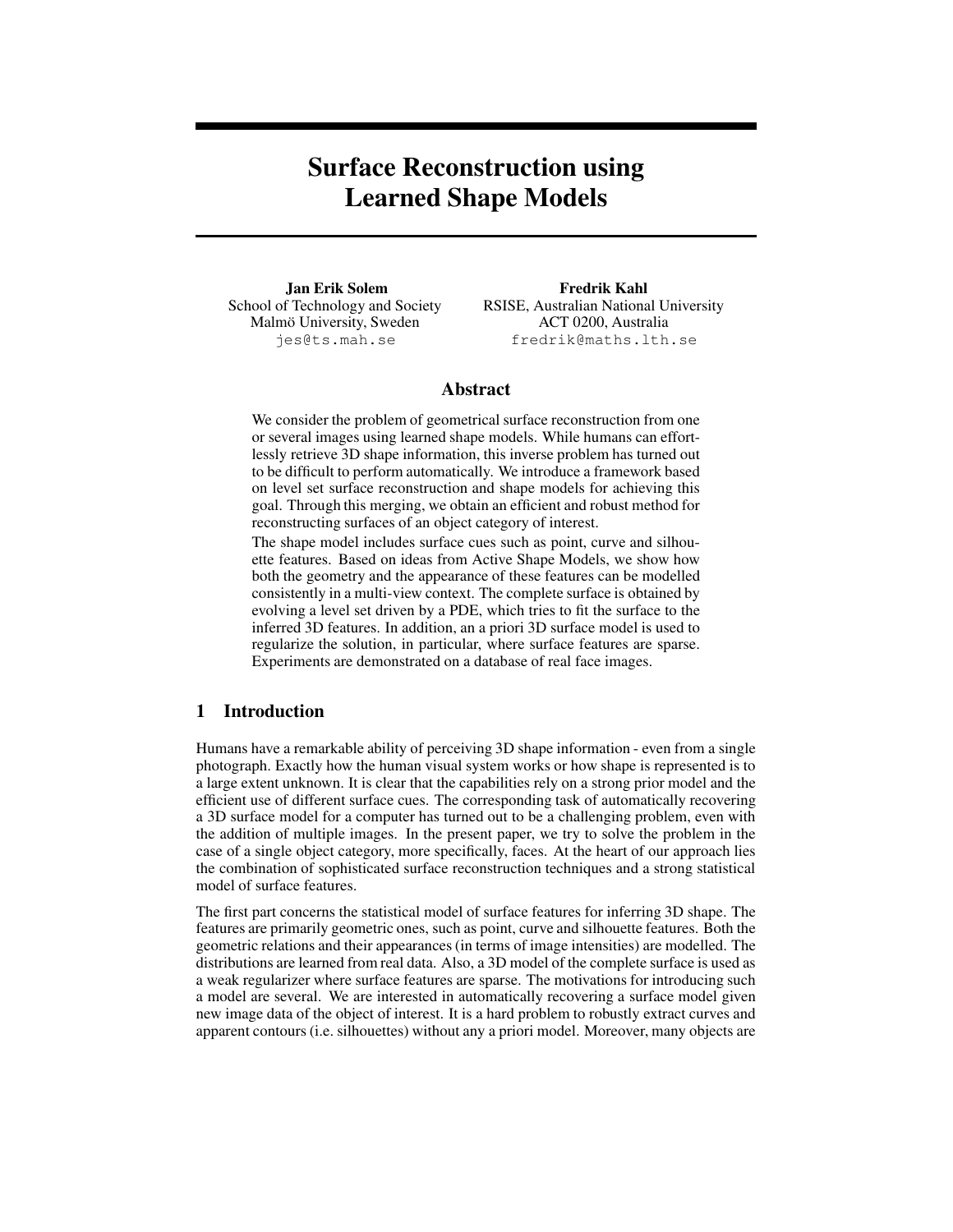hard to reliably reconstruct due to specularities and illumination effects. By using distinct geometric features and strong priors, we will still be able to obtain reliable results. Another problem is textureless areas, and more generally, lack of information in the input. Our a priori model will work as a domain-specific regularizer.

The second part of this work deals with fitting surfaces to points and curves in 3D space, and at the same time, fitting the projections of surface contours to apparent contours in the images. The approach taken here is a variational one - we define a functional which we will try to minimize with respect to some parameters describing the geometry of the surfaces. This variational problem leads to a surface evolution, driven by a PDE. The surface is represented implicitly as the level set of a real-valued function [1].

## **1.1 Related Work**

In the area of statistical shape models, our work is related to and inspired by Active Shape Models (ASM) [2]. One distinction is that we will model both 2D and 3D data, while ASM have mainly have been applied to 2D objects. In contrast to standard ASM, our observations are from multiple views. In [3] a multi-view model is utilized, but no explicit (or even consistent) 3D data is maintained within the model. In order to do inference on our model, we have adopted the ideas of Probabilistic PCA (PPCA) [4].

In the seminal work [5], a complete 3D model is built from a database of 200 laser scans of faces. The so-called morphable model can be fitted to an image with very impressive results. The model itself is quite complex (approximately 70000 vertices), resulting in long computation times. Although recent advances, their method still requires manual intervention [6]. A generic face model has also been used in [7] for computing regularized structure and motion as well as in [8] based on silhouettes obtained from background subtraction.

In the area of using level set surface representations for fitting surfaces to 3D data, this paper is related to the work in [9] where surfaces are fitted to points using a distance potential. In [10] apparent contours were incorporated for level set based surface fitting. Surfaces can also be estimated using 2D dense data, as in [11] based on photo-consistency. Shape priors for level sets have previously been applied to segmentation, e.g. [12].

#### **1.2 Contribution of the Paper**

The main contribution of this paper is the approach itself - the combination of a state-of-theart surface reconstruction technique and the learned statistical model of surface features. This merging results in a robust and efficient method for surface reconstruction without any need for manual intervention. There is no need for an abundant number of images, in fact, a single image is sufficient.

Another key contribution is the introduction of a multi-view feature model which is capable of representing both 2D and 3D data in a consistent manner. As the model is fully probabilistic, the missing data problem can be handled in a natural way. By only incorporating distinct surface features, compared to a full morphable model, we not only gain computational efficiency, but also robustness to specularities and other illumination effects. This point is a also valid when compared to other surface reconstruction methods based on image-correlation [11]. In the case of face modelling, this is known to cause problems due to the complexity of the BRDF for human skin. The main contribution within the field of level sets is in the incorporation of an a priori 3D model used for surface regularization.

## **2 Part I: A Learned Shape Model**

In this section, we develop a statistical model which is needed in order to be able to automatically extract and compute 3D surface features from the input images. The output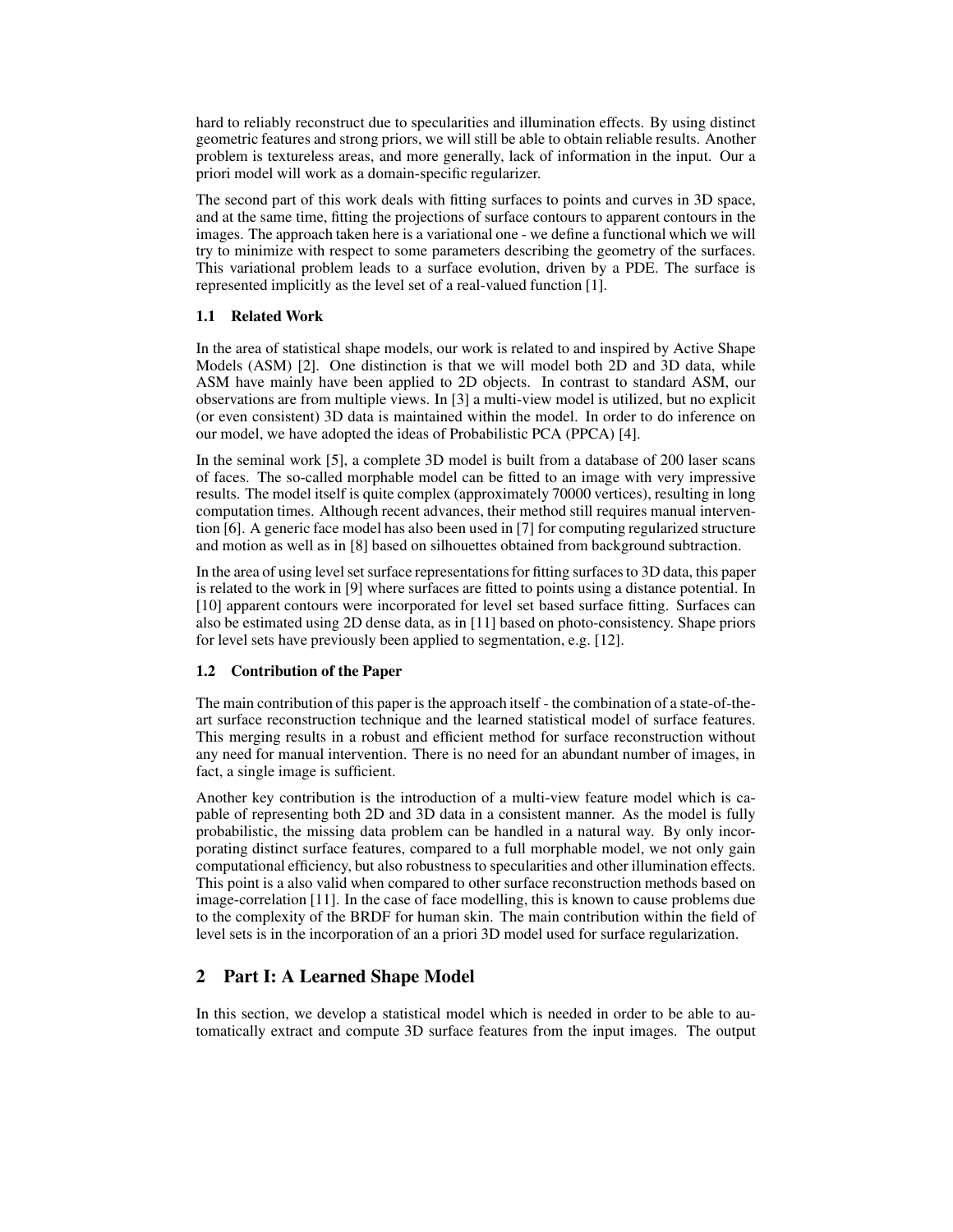from the model will serve as input to the level set reconstruction algorithm in order to get a complete surface model. In addition, we will use an a priori 3D surface model as a (weak) regularizer.

#### **2.1 The Feature Model**

Suppose we have a number of elements in a  $d$ -dimensional vector **t**, for example, a collection of 3D point coordinates. Suppose t can be related to some latent vector u of dimension q where the relationship is linear:

$$
\mathbf{t} = W\mathbf{u} + \mu,\tag{1}
$$

where W is a matrix of size  $d \times q$  and  $\mu$  is d-vector allowing for non-zero mean. However, our measurements take place in the images, which is a non-linear function of the 3D features according to the perspective camera model. Denote the projection function with  $f: \mathbf{R}^d \to \mathbf{R}^e$ , projecting all 3D features to 2D image features, for one or several images<sup>1</sup>. Also, we need to change coordinate system of the 3D features to suit the actual projection function. Denote this mapping by  $T : \mathbf{R}^d \to \mathbf{R}^d$ . Thus,  $f(T(\mathbf{t}))$  will project all normalized 3D data to all images.

Finally, a noise model needs to be specified. We assume that the image measurements are independent and normally distributed, likewise, the latent variables are assumed to be Gaussian with unit variance  $\mathbf{u} \sim N(0, I)$ . Thus, in summary:

$$
\mathbf{t}_{2D} = f(T(\mathbf{t})) + \epsilon = f(T(W\mathbf{u} + \mu)) + \epsilon,
$$
 (2)

where  $\epsilon \sim N(0, \sigma^2 I)$  for some scalar  $\sigma$ .

Before the model can be used, its parameters need to be estimated from training data. Given that it is a probabilistic model, this is best done with maximum likelihood (ML). Suppose we are given n examples  $\{\mathbf{t}_{2D,i}\}_{i=1}^n$ , the ML estimate for W and  $\mu$  is obtained by minimizing:

$$
\sum_{i=1}^{n} \left( \frac{1}{\sigma^2} || (\mathbf{t}_{2\mathbf{D},i} - f(T_i(W\mathbf{u}_i + \mu))||^2 + ||\mathbf{u}_i||^2 \right),
$$
\n(3)

over all unknowns. The standard deviation  $\sigma$  is estimated a priori from the data. Once the model parameters W and  $\mu$  have been learned from examples, they are kept fix. In practice, to minimize (3) we alternatively optimize over  $(W, \mu)$  and the latent variables  $\{u_i\}_i^n$  using gradient descent. Initial estimates can be obtained by intersecting 3D structure from each set of images and then applying standard PPCA algorithms for the linear part [4]. The normalization  $T_i(\cdot)$  is chosen such that each normalized 3D sample has zero mean and unit variance.

A 3D point which is visible in  $m > 1$  images will be represented in the vector t with its 3D coordinates  $(X, Y, Z)$ . For points visible in only one image,  $m = 1$ , no depth information is available, and such points are represented similarly to apparent contour points. A curve will be represented in the model by a number of points along the curve. In the training of the model, it is important to parameterize each 3D curve such that each point on the curve approximately corresponds to the same point on the corresponding curve in the other examples. As for curves, we sample the apparent contours (in the images) using arc-length parametrization. However, there is no 3D information available for the apparent contours as they are view-dependent. A simple way is to treat contours points as 3D points with a constant, approximate (but crude) depth estimate.

<sup>&</sup>lt;sup>1</sup>In the experiments,  $f(\cdot)$  will model the projection of three calibrated perspective cameras.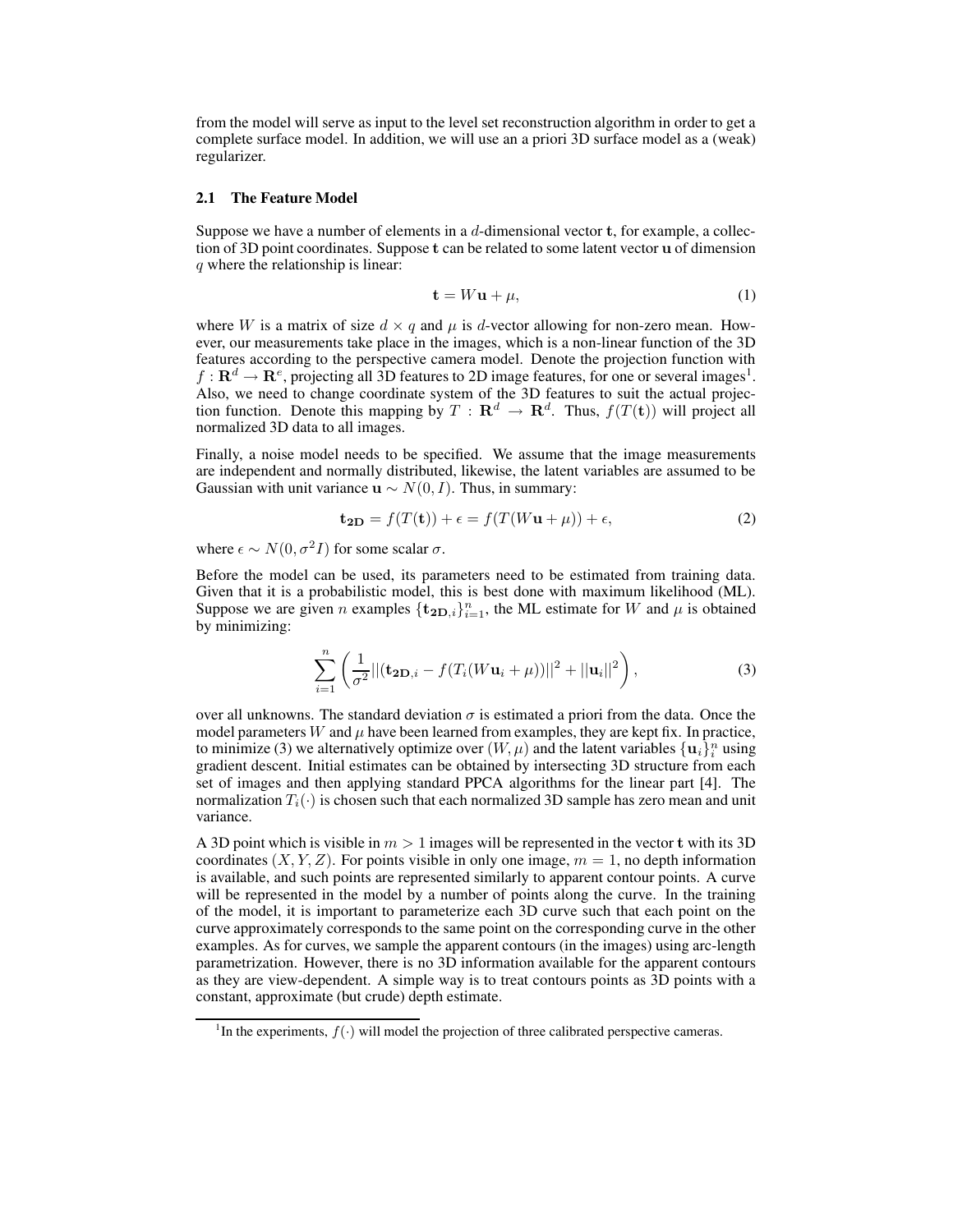#### **2.2 The Grey-Level Model**

The missing component in the model is the relationship between 2D image features and the underlying grey-level (or color) values at these pixels. Again, we adopt a linear model (PPCA). Using the same notation as in (1), but now with the subscript *gl* for grey-level, the model can be written

$$
\mathbf{t}_{gl} = W_{gl} \mathbf{u}_{gl} + \mu_{gl} + \epsilon_{gl} ,
$$

where  $t_{gl}$  is a vector containing the grey-level values of all the 2D image features and  $\epsilon_{ql}$  is Gaussian noise in the measurements. In the training phase, each data sample of grey-levels is normalized by subtracting the mean and scaling to unit variance. The MLestimate of  $W_{gl}$  and  $\mu_{gl}$  is computed with the EM-algorithm [4]. The complete statistical two-layer model with one feature model and one grey-level model is very similar to the concept of ASM [2]. In principle, the same techniques as used for ASM can be applied to automatically compute the latent variables of the system, i.e.  $\mathbf u$  and  $\mathbf u_{gl}$ .

#### **2.3 The 3D Model**

The two-layer feature model produces only a sparse set of features in 3D space. Even if these cues are characteristic for a particular sample (or individual), it is often not enough in order to infer a complete surface model, in particular, in regions where the features are sparse. Therefore, we introduce a 3D surface model consisting of the complete mean surface serving as domain-specific regularizer. The mean surface is obtained from laser scans with the technique described in [13].

## **3 Part II: Surface Reconstruction**

#### **3.1 Level Set Formulation**

Let x be a point in the open set  $\Omega \subset \mathbf{R}^3$ . The time dependent surface  $\Gamma(t)$  is represented implicitly as the zero level set of a function  $\phi(\mathbf{x}, t) : \Omega \times \mathbf{R}_{+} \to \mathbf{R}$  as

$$
\Gamma(t) = \{ \mathbf{x} \; ; \; \phi(\mathbf{x}, t) = 0 \} \; , \tag{4}
$$

where  $\phi$  is defined such that  $\phi(\mathbf{x}, t) < 0$  inside  $\Gamma$  and  $\phi(\mathbf{x}, t) > 0$  outside. Using the definition above gives the outward unit normal n and the mean curvature  $\kappa$  as

$$
\mathbf{n} = \frac{\nabla \phi}{|\nabla \phi|} \quad \text{and} \quad \kappa = \nabla \cdot \frac{\nabla \phi}{|\nabla \phi|} \quad . \tag{5}
$$

One important, frequently used example is the signed distance function, where the requirement  $|\nabla \phi(\mathbf{x})| = 1$  is imposed.

The zero set of  $\phi(\mathbf{x}, t)$  represents  $\Gamma(t)$  at all times t. This means that  $\phi(\mathbf{x}(t), t) \equiv 0$  for a point on the curve  $\mathbf{x}(t) \in \Gamma(t)$ . Differentiating with respect to t gives

$$
\phi_t + \mathbf{v} \cdot \nabla \phi = 0 \Leftrightarrow \phi_t + v_n |\nabla \phi| = 0 , \qquad (6)
$$

where  $\mathbf{v} = d\mathbf{x}(t)/dt$  and  $v_n$  is the velocity normal to the surface. This PDE is solved in order to move the surface according to some derived velocity v. For a more thorough treatment of level set surfaces, see [1].

#### **3.2 Surface Fitting to Points**

In [9] surfaces are fitted to a point set S using the level set method. An initial surface is deformed in the gradient direction of an energy functional which involves elastic energy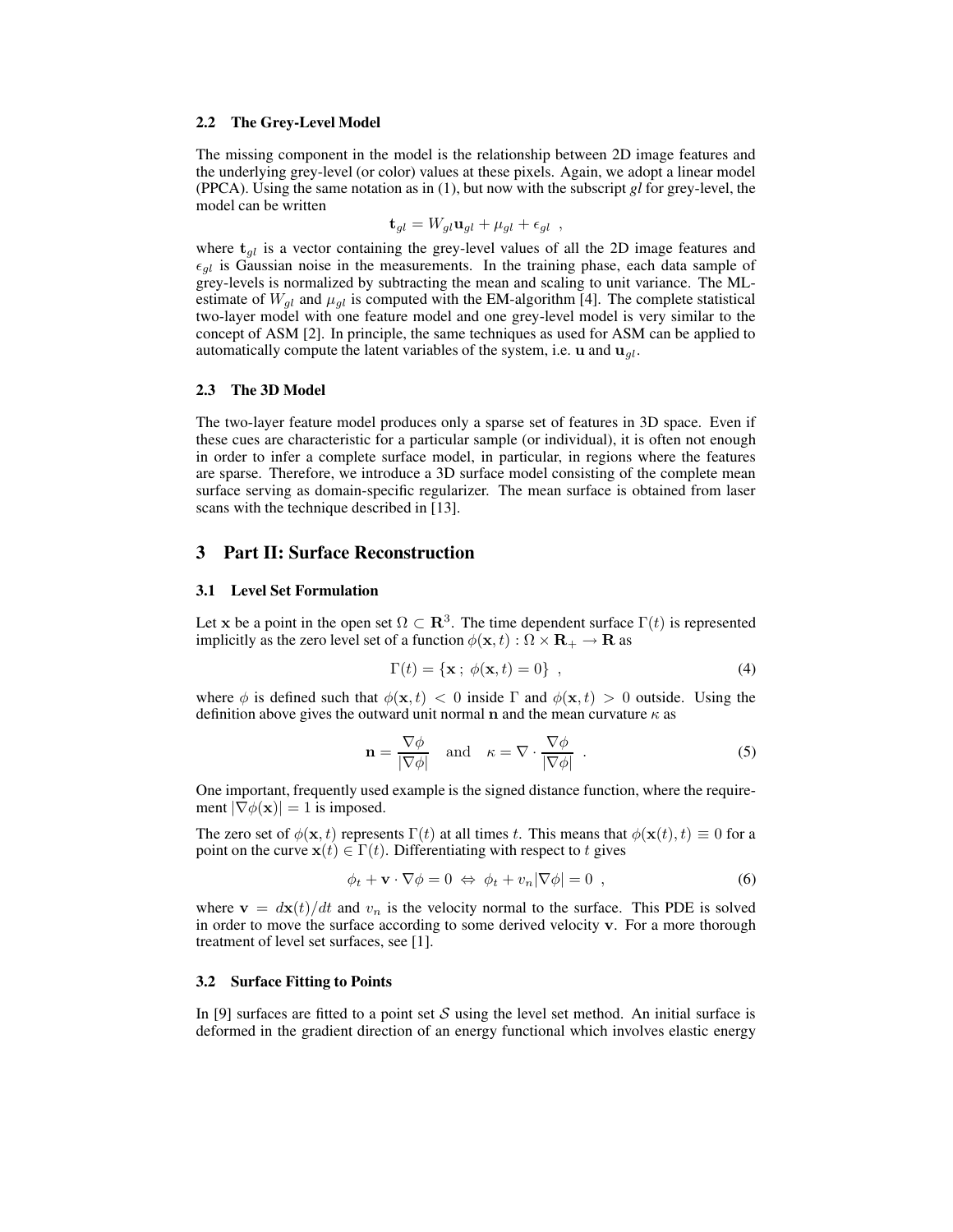and potential energy. The energy is expressed using a distance potential as the surface integral

$$
E_P(\Gamma) = \int_{\Gamma} d(\mathbf{x}) d\sigma , \qquad (7)
$$

where Γ is the surface,  $d\sigma$  surface area and  $d(\mathbf{x}) = \text{dist}(\mathbf{x}, \mathcal{S})$  is the distance from the point x to S. The gradient descent of  $(7)$  is, cf. [9],

$$
\phi_t = (\nabla d(\mathbf{x}) \cdot \mathbf{n} + d(\mathbf{x})\kappa) |\nabla \phi| \quad , \tag{8}
$$

where **n** is the surface normal and  $\kappa$  the mean curvature.

This motion is known to interfere with surface regularization, since *all* surface points are attracted to the 3D features. Therefore we cut the influence of the potential by setting  $d(\mathbf{x}) = \min(d(\mathbf{x}), d_{max}).$ 

#### **3.3 Surface Fitting to Apparent Contours**

Let  $\gamma$  be an apparent contour in an image parameterized as  $\gamma(s) : I \subset \mathbf{R} \to \mathbf{R}^2$ . The back-projected cone, written in homogeneous coordinates,

$$
C(s) = \mathbf{c} + \lambda P^+ \gamma(s) \tag{9}
$$

(where c is the camera center and  $P^+$  the pseudo-inverse of the 3  $\times$  4 camera matrix of a perspective projection) should graze the surface at the location of the contour generator. It is undesirable to attract the surface to the entire back-projected cone of the apparent contour. The cone should only touch the surface along a curve - the so called contour generator.

We propose to solve this in the following manner. For each point on the curve  $\mathbf{m} = \gamma(s)$ , let  $\mathbf{x}^*$  denote the point closest to  $\Gamma$  (If there are several, then choose the one with smallest depth). The function  $\phi$  is kept to be a signed distance function, i.e.  $|\nabla \phi| = 1$ . This means that the point  $x^*$  is easily found by checking the values of  $\phi$  along the line of sight given by (9). The set of these points, S', will be a (possibly discontinuous) space curve  $\gamma^*(\lambda, s)$ . This set is then added to the distance potential as

$$
d(\mathbf{x}) = \min(d(\mathbf{x}), d'(\mathbf{x})) \tag{10}
$$

where  $d'(\mathbf{x}) = \text{dist}(\mathbf{x}, \mathcal{S}')$  is updated at appropriate intervals as the surface evolves.

#### **3.4 Adding a 3D Shape Prior**

Since the data, i.e. the points, curves and contours, are sparse it is customary to use a prior for the regions where there is no information. Instead of the common choice of minimal surface type models, we propose to use a learned shape model, as described in Section 2.3. By first aligning the mean shape to the data, the deviation can be expressed similar to (7) as

$$
E_{Prior}(\Gamma) = \int_{\Gamma} d_{Prior}(\mathbf{x}) d\sigma , \qquad (11)
$$

where  $d_{Prior}(\mathbf{x})$  is the distance potential of the aligned mean shape.

#### **3.5 The Combined Motion PDE**

Adding all the components above gives a functional  $E_{Tot} = E_P + \alpha E_{Prior}$ , where  $\alpha \in \mathbf{R}_+$ determines the weight of the prior shape. Combining the components (8), (10) and (11) above leads to a PDE for the motion of the surface as

$$
\phi_t = [(\nabla d(\mathbf{x}) + \alpha \nabla d_{Prior}(\mathbf{x})) \cdot \mathbf{n} + (d(\mathbf{x}) + \alpha d_{Prior}(\mathbf{x})) \kappa] |\nabla \phi| \tag{12}
$$

This PDE is solved iteratively until a steady state is reached, which yields a (local) minimum of  $E_{Tot}$ .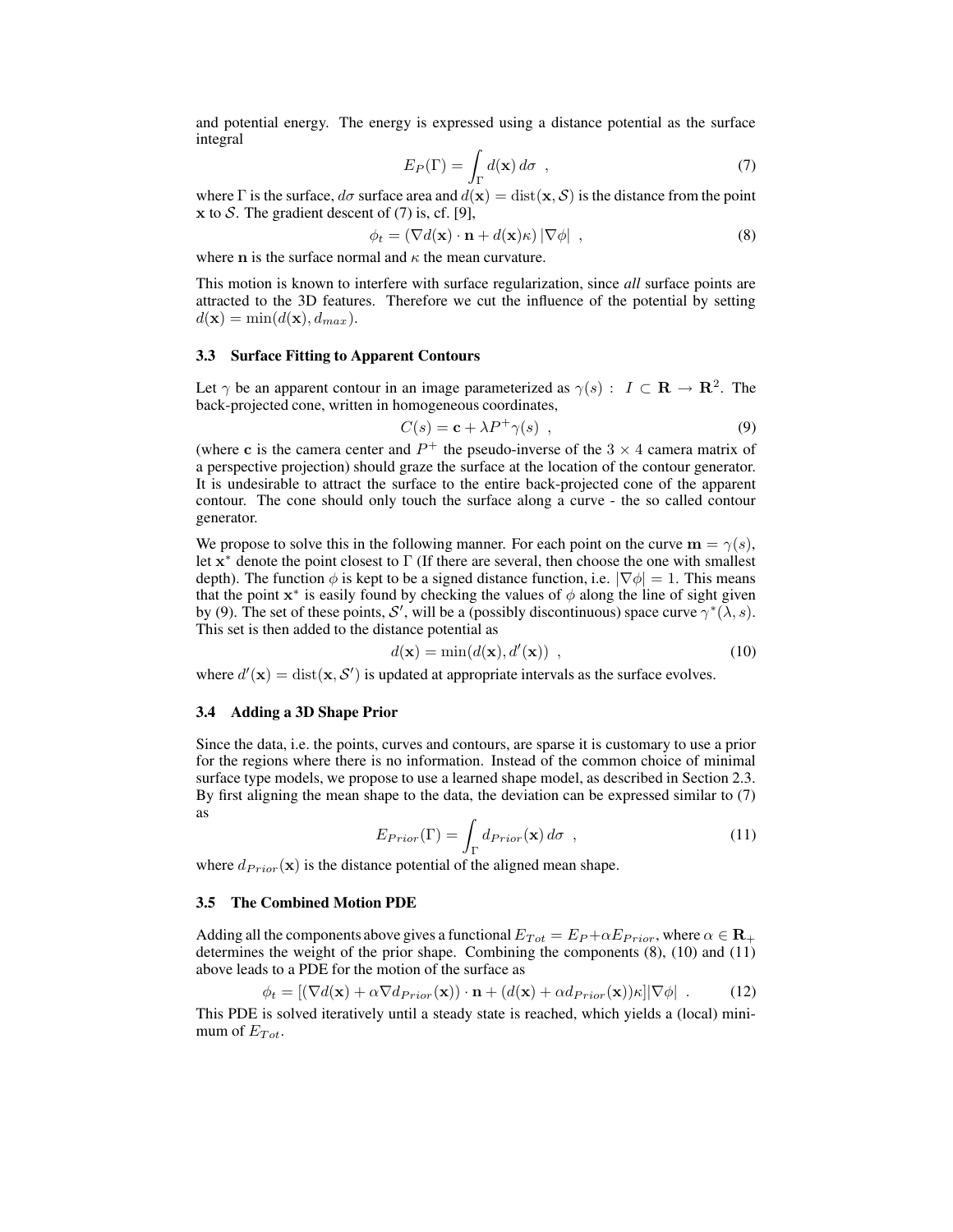

Figure 1: Extracted image features for one image triple and the reconstructed 3D surface.

# **4 Experiments**

## **4.1 The Shape Model**

All images were taken by a stereo setup with three (synchronized) cameras. The setup was pre-calibrated for both extrinsic and intrinsic camera parameters. Example images are given in Figures 1 and 2. In total a database of 28 image triplets were collected of faces from different persons (23 males and 5 females of ages ranging from 7 to 65). 25 of these were used for training and 3 for testing the two-layer feature model. The 3D mean surface was computed from a database of 24 persons (different from the 28 persons above) using a laser scanner as described in [13].

The 28 triplets in the training and test set were manually labelled - 36 points, 8 curves and 5 apparent contours were extracted for each person, see Figure 1. The two-layer model has  $q = 12$  elements in the latent variable u for the geometrical part and  $q_{gl} = 15$  elements in  $u_{gl}$  for the grey-level model. These numbers were found empirically in order to capture most of the variations in the data. The model is able to adopt quite well to the test set. In fact, even for one (frontal) input image of the test set, the model predicts the two profile views remarkably well. As the pose over all faces is (essentially) constant for both test and training images, the normalizing coordinate mapping  $T$  is restricted to scale and translation.

## **4.2 Surface Reconstruction**

Once 3D data has been obtained by fitting the two-layer shape model to the input images, surfaces are fitted to this data by solving the PDE (12). In the standard level set formulation, the surface must be closed in the computational domain in order to make  $\phi$  continuous. We use the technique in [14] for initializing and evolving open implicit surfaces.

Surfaces were reconstructed for a number of persons, a selection is shown in Figures 1 and 2, where the zero set is visualized and triangulated using the marching cubes algorithm . The value of  $\alpha$  was 0.3 and  $d_{max}$  was set from the maximum distance of the feature points to the initial surface (4-5 voxels). For the reconstructions in Figure 2, the mean and median distances (measured in voxel width) of the feature points to the reconstructed surface have been computed. See Figure 3 for a typical histogram and a table of the results. Most points have sub-voxel distance to the surface, i.e. the deviation is of the same order as the surface resolution. This shows that *we are not fitting a surface to the mean shape but that it really fits the feature data*. The reader is encouraged to zoom in on the reconstructions in Figure 2 to verify the quality.

# **5 Conclusions and Future Work**

In this paper, a framework for reconstructing surface geometry based on learned shape models and level sets has been presented. The approach relies solely on images as input and the output of the system is a geometric 3D surface consistent with the input images. A new regularization approach is introduced in the level set framework, where the distance to an a priori 3D model is used instead of the common mean curvature regularization.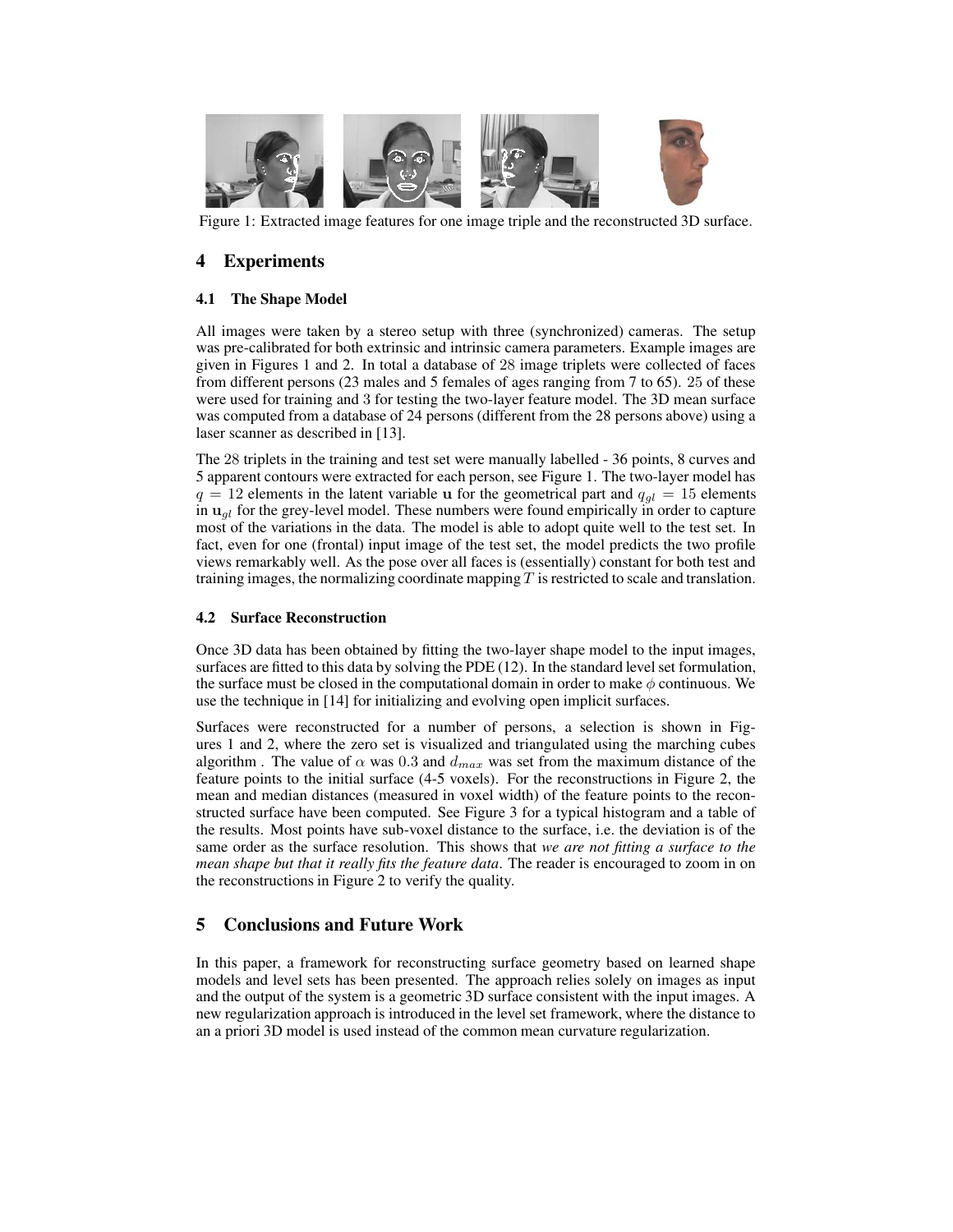

Figure 2: Input images and the reconstructed surface for three persons, two in the training data and one (bottom) in the test data. For each person: One of the input images, triangulated surfaces and surfaces with texture. Note that the profiles above are different from the ones in the input.